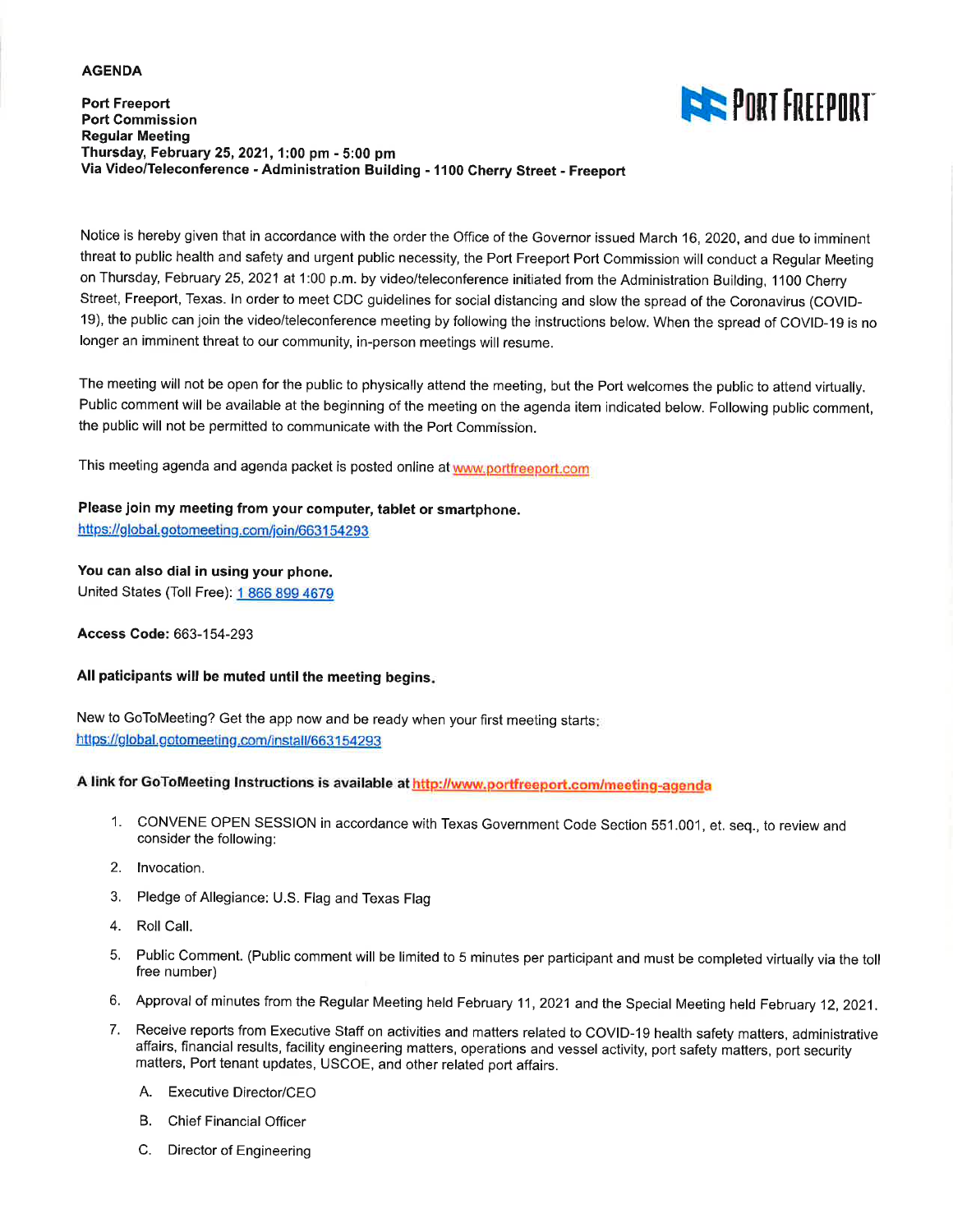- D. Director of Operations
- E. Director of Business & Economic Development
- Receive report from Commissioners on matters related to: 8.

A. Meetings and conferences attended, Port presentations and other related Port Commission matters.

- 9. Approval of financial reports presented for the period ending January 31, 2021.
- 10. Approval and award of contract for Property, Boiler and Machinery, and Terrorism insurance coverage for a one-year term beginning March 1, 2021, as obtained by broker Arthur J.Gallagher & Co.
- 11. EXECUTIVE SESSION in accordance with Subchapter D of the Open Meetings Act, Texas Government Code Section 551.001, et. seq., to review and consider the following:
	- A. Under authority of Section 551.071 (Consultation with Attorney):
		- 1. Consultation with attorney to discuss potenital litgation.
	- Under authority of Section 551.072 (Deliberation of Real Property Matters) for discussion regarding:  $\mathsf{R}$ 
		- 1. Discussion regarding the potential exchange, lease, or value of real property located in Freeport, Texas. including but not limited to the area known as the East End of Freeport and bordered by or adiacent to the following streets: FM 1495; East 2nd Street; Terminal Street and East 8th Street in Freeport, Texas.
		- $2.$ The potential purchase, exchange, lease or value of real property located at Port Freeport, including but not limited to the real property located at and contiguous to Berths 1, 2, 5 and 7.
		- $3.$ The potential exchange, lease, or value of real property located at Port Freeport, including but not limited to Parcel 14 and Surfside Lots.
- 12. RECONVENE OPEN SESSION:
- 13. Adjourn.

#### The Port Commission does not anticipate going into a closed session under Chapter 551 of the Texas Government Code at this meeting for any other items on the agenda, however, if necessary, the Port Commission may go into a closed session as permitted by law regarding any item on the agenda.

With this posted notice, Port Commissioners have been provided certain background information on the above listed agenda items. Copies of this information can be obtained by the public at the Port Administrative offices at 1100 Cherry Street, Freeport, TX.

(tyle) / Jea

Phyllis Saathoff, Executive Director/CEO **PORT FREEPORT** 

In compliance with the Americans with Disabilities Act, the District will provide for reasonable accommodations for persons attending its functions. Requests should be received at least 24 hours in advance.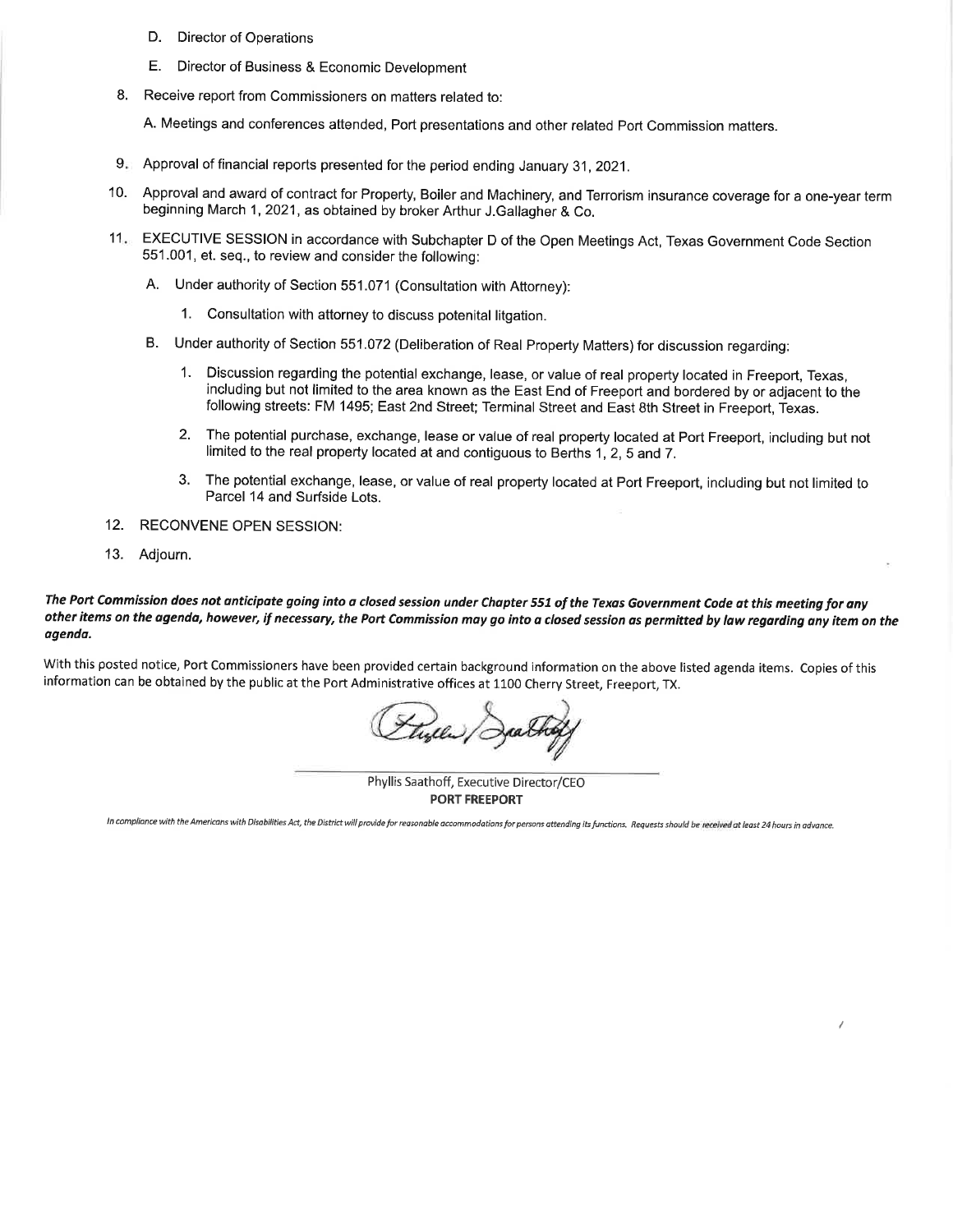# Minutes of Port Commission Regular Meeting February 11, 2021 Via Video/Teleconference

Notice is hereby given that in accordance with the order the Office of the Governor issued March 16, 2020, and due to imminent threat to public health and safety and urgent public necessity, the Port Freeport Port Commission will conduct a Regular Meeting on Thursday, February 11, 2021 at 1:00 p.m. by video/teleconference initiated from the Administration Building, 1100 Cherry Street, Freeport, Texas. In order to meet CDC guidelines for social distancing and slow the spread of the Coronavirus (COVID-19), the public can join the video/teleconference meeting by following the instructions below. When the spread of COVID-19 is no longer an imminent threat to our community, in-person meetings will resume.

The meeting will not be open for the public to physically attend the meeting, but the Port welcomes the public to attend virtually. Public comment will be available at the beginning of the meeting on the agenda item indicated below. Following public comment, the public will not be permitted to communicate with the Port Commission.

This meeting agenda and agenda packet is posted online at [www.portfreeport.com](http://www.portfreeport.com/)

**Please join the meeting from a computer, tablet, or smartphone.**  [https://global.gotomeeting.com/join/861890213](https://global.gotomeeting.com/join/210106181)

**You can also dial in using your phone.** United States (Toll Free): [1 866 899 4679](tel:+18668994679,,210106181)

**Access Code:** 861-890-213

New to GoToMeeting? Get the app now and be ready when your first meeting starts: <https://global.gotomeeting.com/install/861890213>

### **All participants will be muted until the meeting begins.**

**A link for GoToMeeting Instructions is available at<http://www.portfreeport.com/meeting-agenda>**

Commissioners present:

Mr. Shane Pirtle, Chairman Mr. Paul Kresta, Vice Chairman Mr. Rudy Santos, Secretary Mr. John Hoss, Asst. Secretary Mr. Ravi Singhania, Commissioner Mr. Dan Croft, Commissioner

Staff Members Present:

Mr. Jason Cordoba, Legal Counsel Ms. Phyllis Saathoff, Executive Director/CEO Mr. Rob Lowe, Director of Administration/CFO Mr. Al Durel, Director of Operations Mr. Mike Wilson, Director of Economic Development & Freight Mobility Mr. Chris Hogan, Director of Protective Services Mr. Jason Miura, Director of Business & Economic Development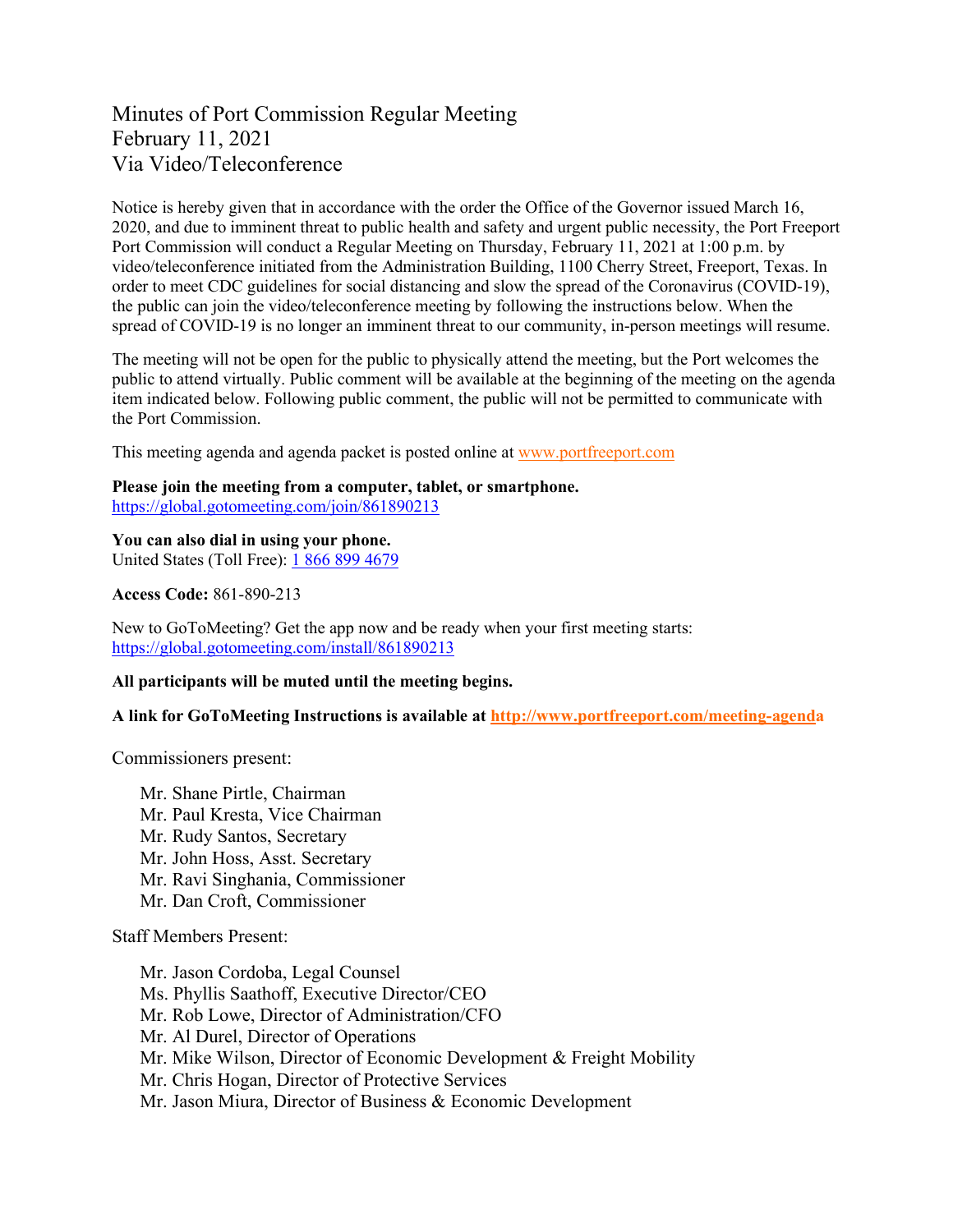Mr. Brandon Robertson, Network Systems Manager Ms. Missy Bevers, Executive Assistant Ms. Mary Campus, Controller Ms. Jessica Follett, Public Affairs Manager

Also, present via teleconference:

Mr. Bobby Fuller, Texas Port Ministry Mr. Geoff Bowman, Van Scoyoc Associates Mr. David Garcia, Gallagher Mr. William Wachel, WSP

Commissioner Pirtle stated the following information…

Today is February 11, 2021, and the time is 1:00 p.m. This is the regular meeting of the Port Commission. I am Shane Pirtle, Chairman. We are conducting this meeting by video/telephone conference pursuant to Governor Abbott's order suspending certain provisions of the Texas Open Meetings Act in order to minimize the impact of the coronavirus outbreak. This meeting is being recorded as required by the Texas Open Meetings Act.

With the posting of today's meeting a toll-free call in number was indicated on the agenda, along with the agenda packet. Both may be found on the Port's website [www.portfreeport.com.](http://www.portfreeport.com/) Additionally, the public may join the meeting from a computer, tablet, or smartphone or by phone using the toll-free call in number.

This meeting will not be open for the public to physically attend the meeting, but the Port welcomes the public to attend virtually. Public comment will be available at the beginning of the meeting as indicated on the agenda. Following public comment, the public will not be permitted to communicate with the Port Commission.

In the event any member of the public is having any technical difficulty during the meeting, please call (979) 233-2667, and someone will assist you.

Being considerate of all participants on this call today, we respectfully request everyone "mute" their phones unless you are speaking.

An Executive Session was noticed on the published agenda and will occur unless otherwise indicated during the meeting. It will be announced prior to this body going into Executive Session. During Executive Session the public will not be permitted to hear the meeting, as is the case under the Texas Open Meetings Act.

- 1. CONVENE OPEN SESSION in accordance with Texas Government Code Section 551.001, et. seq., to review and consider the following:
- 2. Invocation Mr. Bobby Fuller, Texas Port Ministry
- 3. Pledge of Allegiance U.S. Flag and Texas Flag
- 4. Roll Call Commissioner Pirtle stated that Commissioner Singhania and Commissioner Santos were present online. Those present in the board room (at a safe distance) included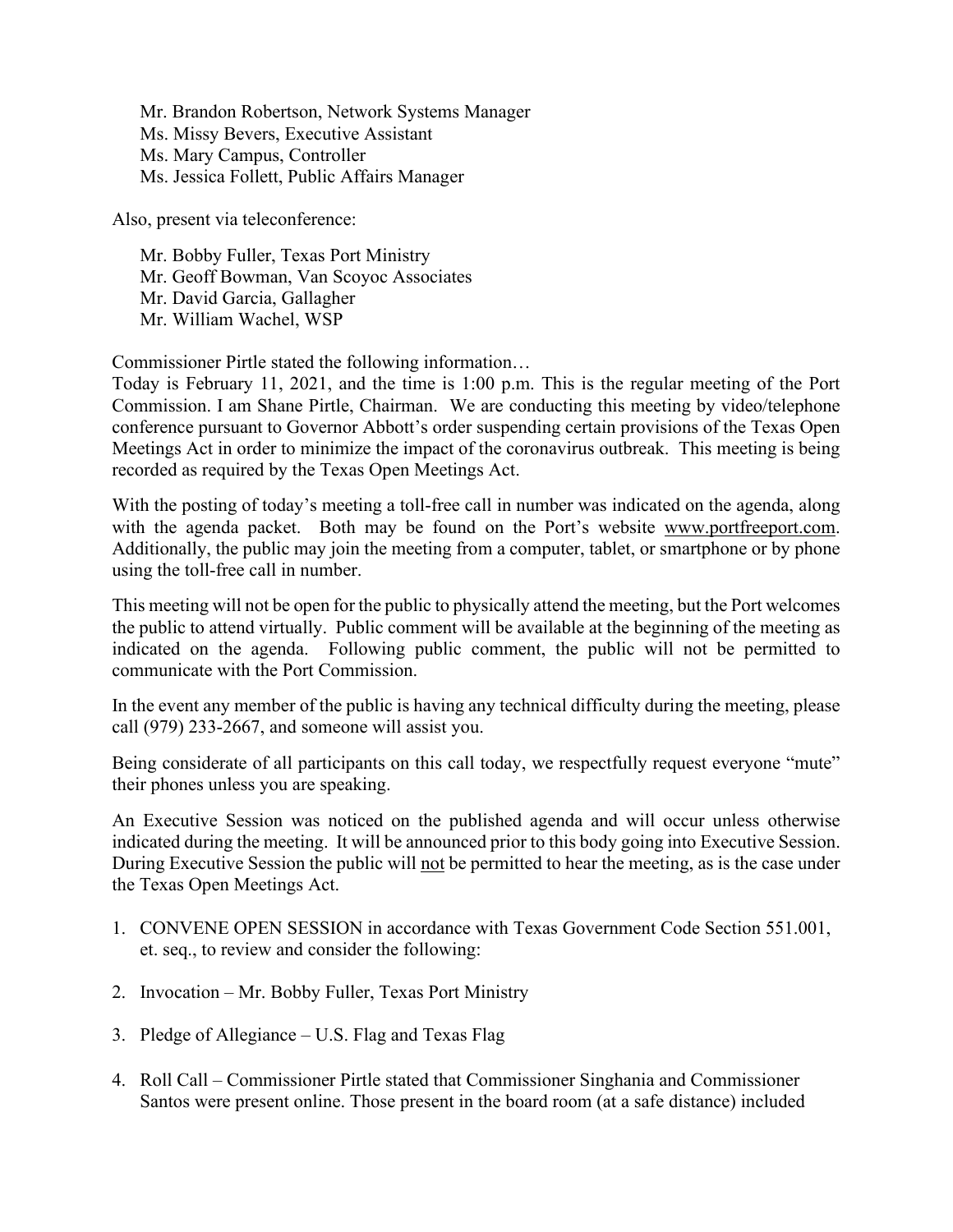himself, Commissioner Kresta, Commissioner Hoss, Commissioner Croft, Phyllis Saathoff – CEO and Jason Cordoba – Legal Counsel. Ms. Saathoff noted additional staff in the room and online.

- 5. Public Comment There were no public comments.
- 6. Approval of minutes from a Regular Meeting held January 28, 2021.

A motion was made by Commissioner Santos to approve the minutes as presented. The motion was seconded by Commissioner Hoss with all Commissioners present voting in favor of the motion.

7. Receive update from federal consultants Van Scoyoc Associates.

Mr. Geoff Bowman with Van Scoyoc Associates discussed the most recent updates from WDC regarding the House and Senate including COVID legislation, impeachment trial, the President's budget, Corps funding and infrastructure package.

8. Receive reports from Executive Director/CEO and/or Port staff on activities and matters related to COVID-19 health safety matters, administrative affairs, financial results, facility engineering matters, operations and vessel activity, port safety matters, port security matters, Port tenant updates, USCOE, and other related port affairs.

Ms. Saathoff reported that earlier in the day, the Texas Ports Association recognized Col. Vail as Port Person of the Year for his leadership and support to Texas ports. The Corps Galveston District is holding their Stakeholder Partnering Forum virtually and as TPA president, Ms. Saathoff will be giving a presentation. She also participated in the recent BayTran and CREW webinar events speaking to the groups on Port projects. Representative Vasut accepted an invitation to visit the Port and discuss legislative priorities February 19. Mr. Durel spoke on the departure of the Gottwald crane and shared photos of its loading onto the barge for transport to Galveston. Mr. Hogan gave an update on the upcoming weather event as well as current status of COVID vaccine distribution.

9. Approval and award of contract for Property, Boiler and Machinery, and Terrorism insurance coverage for a one-year term beginning March 1, 2021, as obtained by broker Arthur J. Gallagher & Co.

This item was tabled.

10. Approval and ratification of correct terms for tax abatement with Trinity Turbine Technology, LP, Trinity Turbine Real Estate, LLC and Trinity Coatings, LLC.

Mr. Lowe stated that this was discussed with the Finance Advisory Committee February 1 and explained that in August 2014, the port approved an abatement with Trinity for 7 years following in line with the County; however, the start date of the abatement was incorrectly captured. The County made the correction to their agreement in January 2015; however, the Port had no record of that taking place. Staff recommends making this correction to the agreement which would extend the term of the abatement to December 31, 2021.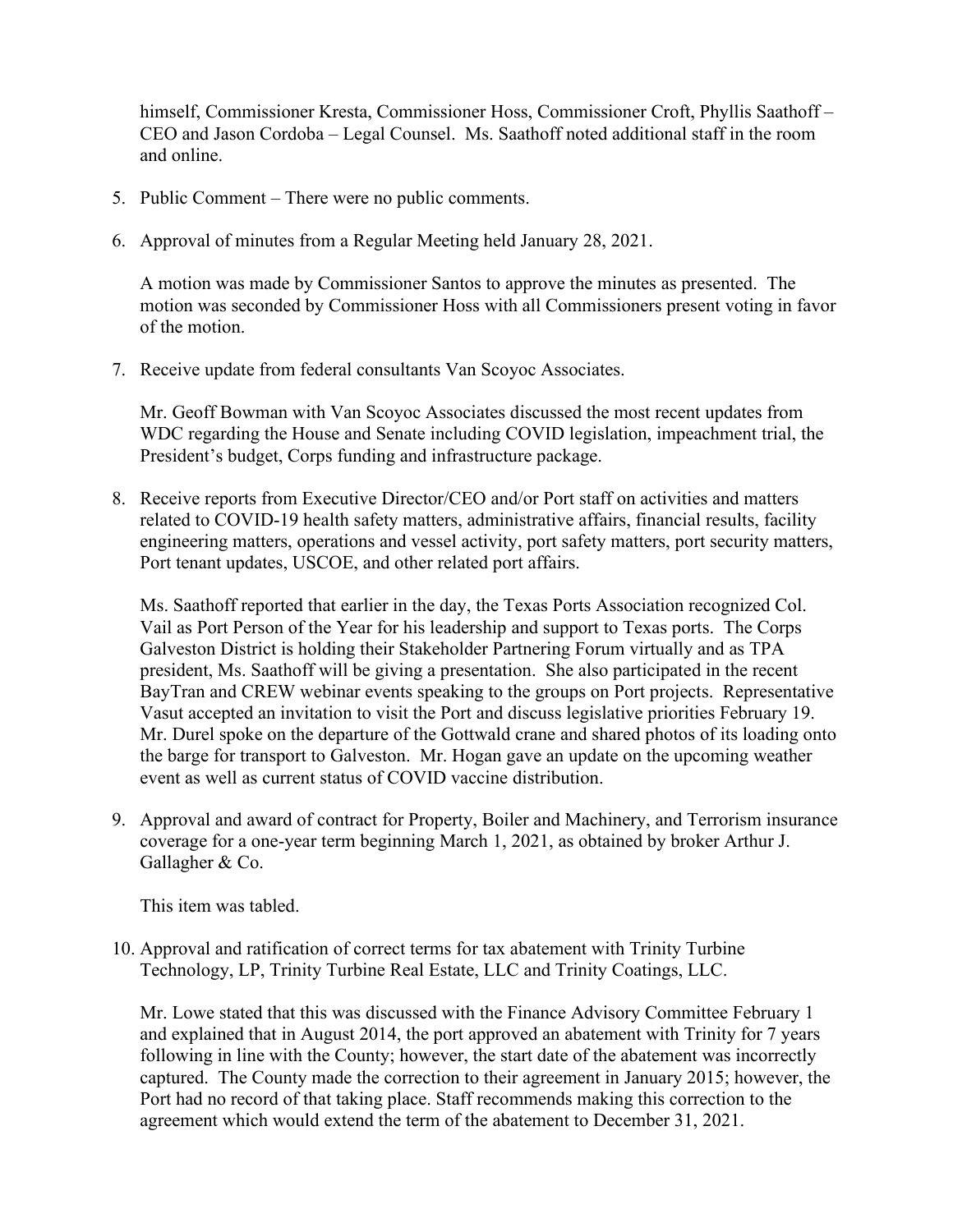A motion was made by Commissioner Singhania to approve the resolution correcting terms as presented. The motion was seconded by Commissioner Croft with all Commissioners present voting in favor of the motion.

11. Adoption of a Resolution Ordering an Election to be held May 1, 2021 for the purpose of electing two Port Commissioners, Positions 4 and 6.

A motion was made by Commissioner Kresta to approve the resolution. The motion was seconded by Commissioner Singhania with all Commissioners present voting in favor of the motion.

12. Approval of a Joint Election Agreement and Contract for Election Services between Brazoria County and Port Freeport for the May 1, 2021 Election.

A motion was made by Commissioner Kresta to approve the agreement and contract as presented. The motion was seconded by Commissioner Hoss with all Commissioners present voting in favor of the motion.

13. Adoption of a Resolution approving the acceptance of the Port's portion of proceeds received from high bidders on delinquent tax property held in trust by Brazoria County, Texas and authorizing the Chairman to join conveyance to high bidders.

A motion was made by Commissioner Santos to approve the resolution. The motion was seconded by Commissioner Singhania with all Commissioners present voting in favor of the motion.

- 14. EXECUTIVE SESSION in accordance with Subchapter D of the Open Meetings Act, Texas Government Code Section 551.001, et. seq., to review and consider the following:
	- A. Under authority of Section 551.071 (Consultation with Attorney) for discussion regarding:
		- 1. Consultation with attorney to discuss potential litigation.
	- B. Under authority of Section 551.072 (Deliberation Concerning Real Property Matters) for discussion regarding:
		- 1. Discussion regarding the potential exchange, lease, or value of real property located in Freeport, Texas, including but not limited to the are known as the East End of Freeport and bordered by or adjacent to the following streets: FM1495; East 2<sup>nd</sup> Street; Terminal Street and East 8<sup>th</sup> Street in Freeport, Texas.
		- 2. The potential purchase, exchange, lease, or value of real property located at Port Freeport, including but not limited to the real property located at and contiguous to Berths 1, 2, 5 and 7.
		- 3. The potential exchange, lease, or value of real property located at Port Freeport, including but not limited to Parcel 14 and Surfside Lots.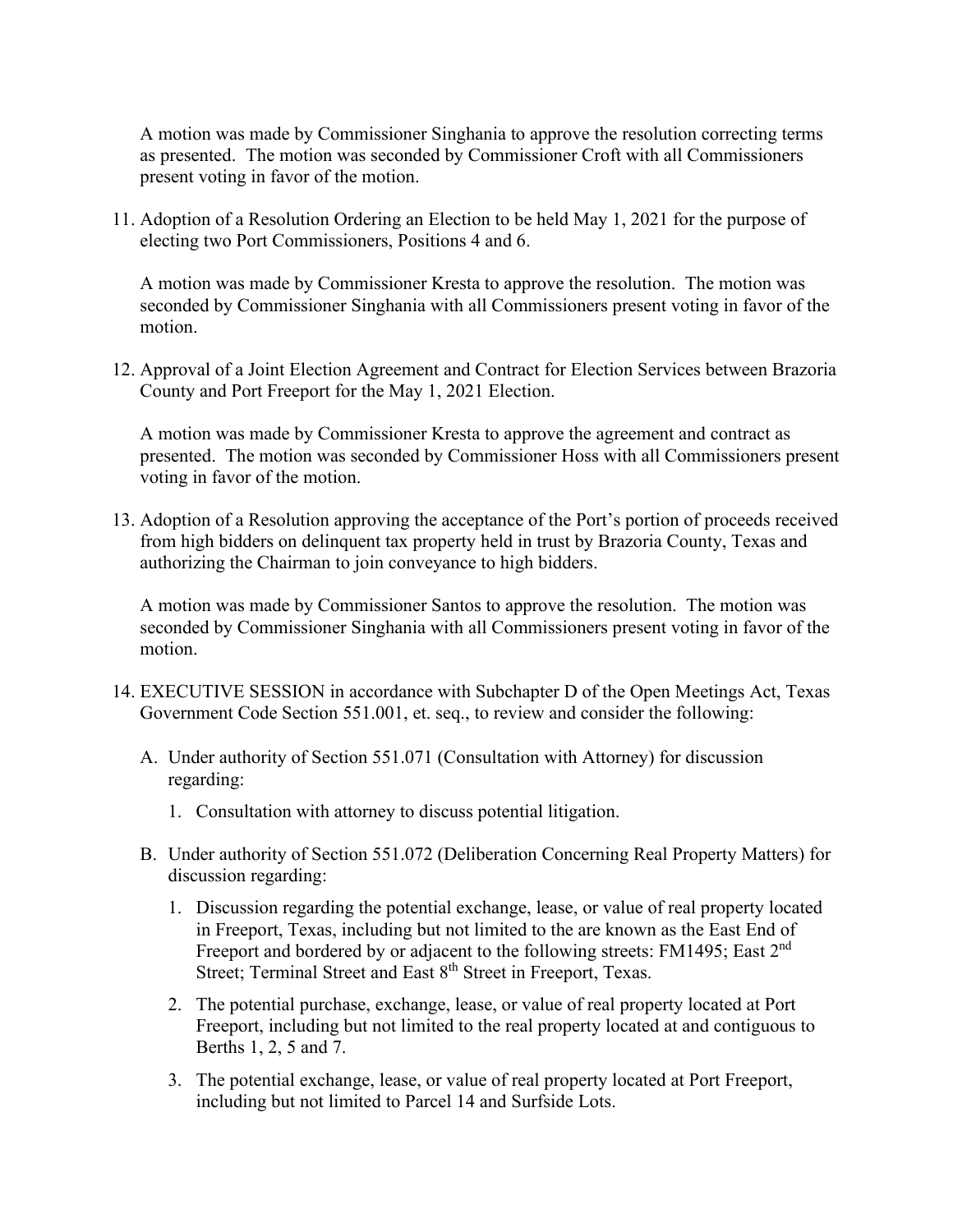15. RECONVENE OPEN SESSION:

 $\overline{a}$ 

16. Adjourn.

 $\overline{a}$ 

With no further business before the Commission, the meeting adjourned at 3:53 PM.

Shane Pirtle, Chairman Paul Kresta, Vice Chairman

 $\overline{a}$ 

Rudy Santos, Secretary John Hoss, Asst. Secretary

Ravi K. Singhania, Commissioner Dan Croft, Commissioner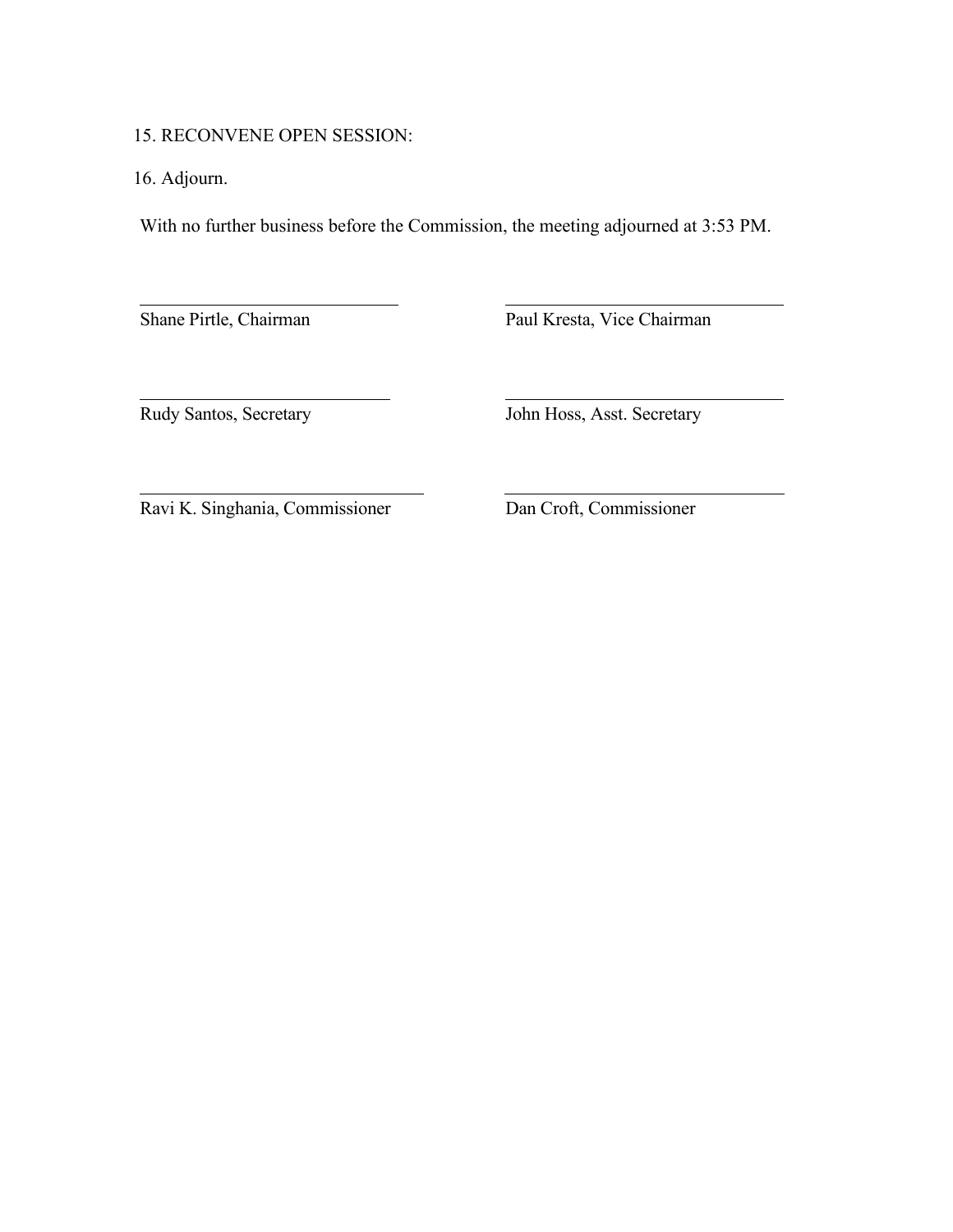# Minutes of Port Commission Special Meeting February 12, 2021 Via Video/Teleconference

Notice is hereby given that in accordance with the order the Office of the Governor issued March 16, 2020, and due to imminent threat to public health and safety and urgent public necessity, the Port Freeport Port Commission will conduct a Special Meeting on Friday, February 12, 2021 at 8:30 a.m. by video/teleconference initiated from the Administration Building, 1100 Cherry Street, Freeport, Texas. In order to meet CDC guidelines for social distancing and slow the spread of the Coronavirus (COVID-19), the public can join the video/teleconference meeting by following the instructions below. When the spread of COVID-19 is no longer an imminent threat to our community, in-person meetings will resume.

The meeting will not be open for the public to physically attend the meeting, but the Port welcomes the public to attend virtually. Public comment will be available at the beginning of the meeting on the agenda item indicated below. Following public comment, the public will not be permitted to communicate with the Port Commission.

This meeting agenda and agenda packet is posted online at [www.portfreeport.com](http://www.portfreeport.com/)

**Please join the meeting from a computer, tablet, or smartphone.**  <https://global.gotomeeting.com/join/385396789>

**You can also dial in using your phone.** United States (Toll Free): [1 866 899 4679](tel:+18668994679,,210106181)

**Access Code:** 385-396-789

New to GoToMeeting? Get the app now and be ready when your first meeting starts: <https://global.gotomeeting.com/install/385396789>

### **All participants will be muted until the meeting begins.**

**A link for GoToMeeting Instructions is available at<http://www.portfreeport.com/meeting-agenda>**

Commissioners present:

Mr. Shane Pirtle, Chairman Mr. Paul Kresta, Vice Chairman Mr. Rudy Santos, Secretary Mr. John Hoss, Asst. Secretary Mr. Ravi Singhania, Commissioner Mr. Dan Croft, Commissioner

Staff Members Present:

Mr. Jason Cordoba, Legal Counsel Ms. Phyllis Saathoff, Executive Director/CEO Mr. Rob Lowe, Director of Administration/CFO Mr. Al Durel, Director of Operations Mr. Jason Hull, Director of Engineering Mr. Mike Wilson, Director of Economic Development & Freight Mobility Mr. Jason Miura, Director of Business & Economic Development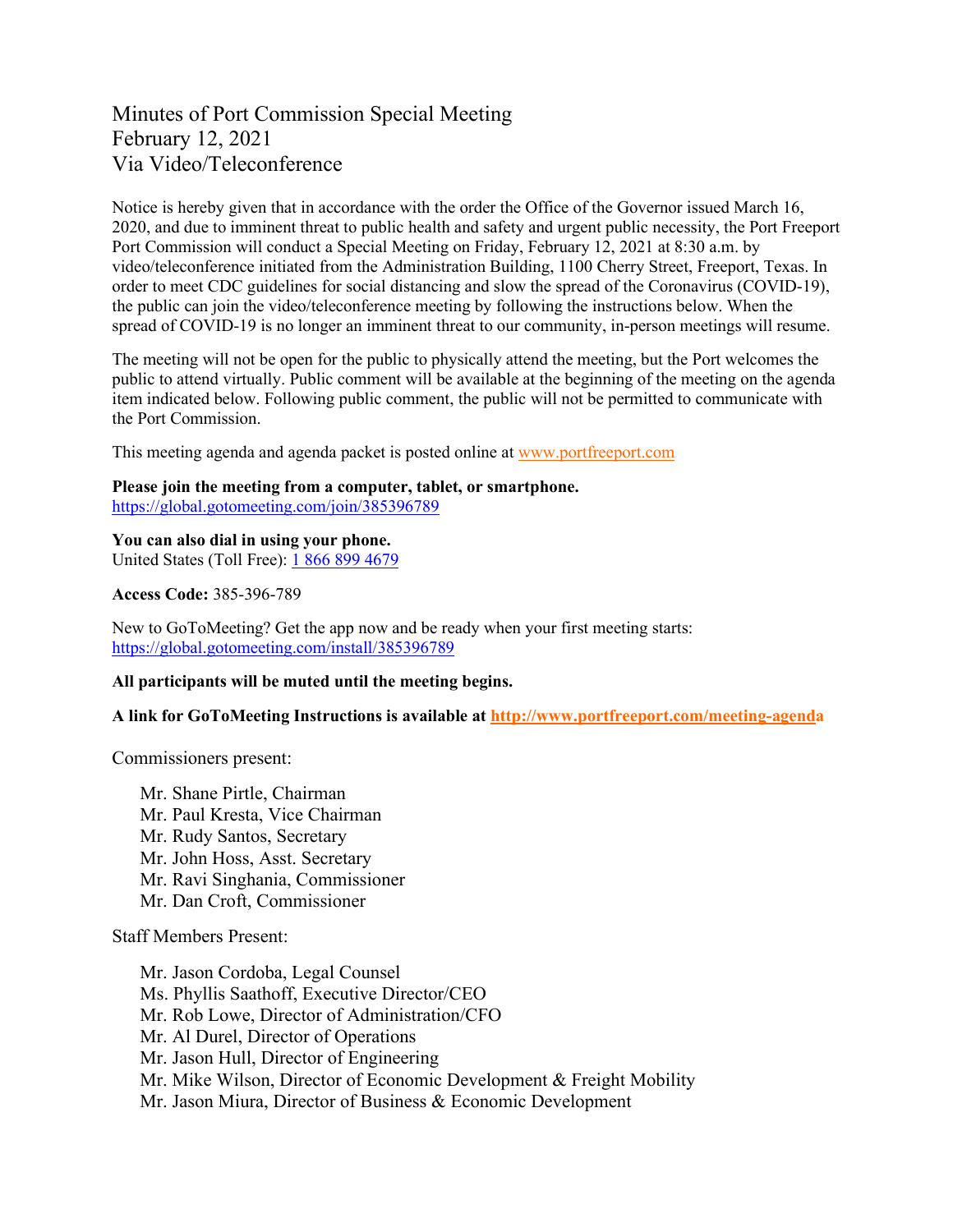Mr. Brandon Robertson, Network Systems Manager Ms. Missy Bevers, Executive Assistant

Commissioner Pirtle stated the following information…

Today is February 12, 2021, and the time is 8:30 a.m. This is a special meeting of the Port Commission. I am Shane Pirtle, Chairman. We are conducting this meeting by video/telephone conference pursuant to Governor Abbott's order suspending certain provisions of the Texas Open Meetings Act in order to minimize the impact of the coronavirus outbreak. This meeting is being recorded as required by the Texas Open Meetings Act.

With the posting of today's meeting a toll-free call in number was indicated on the agenda, along with the agenda packet. Both may be found on the Port's website [www.portfreeport.com.](http://www.portfreeport.com/) Additionally, the public may join the meeting from a computer, tablet, or smartphone or by phone using the toll-free call in number.

This meeting will not be open for the public to physically attend the meeting, but the Port welcomes the public to attend virtually. Public comment will be available at the beginning of the meeting as indicated on the agenda. Following public comment, the public will not be permitted to communicate with the Port Commission.

In the event any member of the public is having any technical difficulty during the meeting, please call (979) 233-2667, and someone will assist you.

Being considerate of all participants on this call today, we respectfully request everyone "mute" their phones unless you are speaking.

An Executive Session was noticed on the published agenda and will occur unless otherwise indicated during the meeting. It will be announced prior to this body going into Executive Session. During Executive Session the public will not be permitted to hear the meeting, as is the case under the Texas Open Meetings Act.

- 1. CONVENE OPEN SESSION in accordance with Texas Government Code Section 551.001, et. seq., to review and consider the following:
- 2. Roll Call Commissioner Pirtle stated that Commissioner Singhania was present online. Those present in the board room (at a safe distance) included himself, Commissioners Kresta, Commissioner Santos, Commissioner Hoss, Commissioner Croft, Ms. Saathoff – CEO and Jason Cordoba – Legal Counsel. Ms. Saathoff noted additional staff in the room and online.
- 3. Public Comment There were no public comments.
- 4. EXECUTIVE SESSION in accordance with Subchapter D of the Open Meetings Act, Texas Government Code Section 551.001, et. seq., to review and consider the following:
	- A. Under authority of Section 551.072 (Deliberation Concerning Real Property Matters) for discussion regarding:
		- 1. Discussion regarding the potential exchange, lease, or value of real property located in Freeport, Texas, including but not limited to the are known as the East End of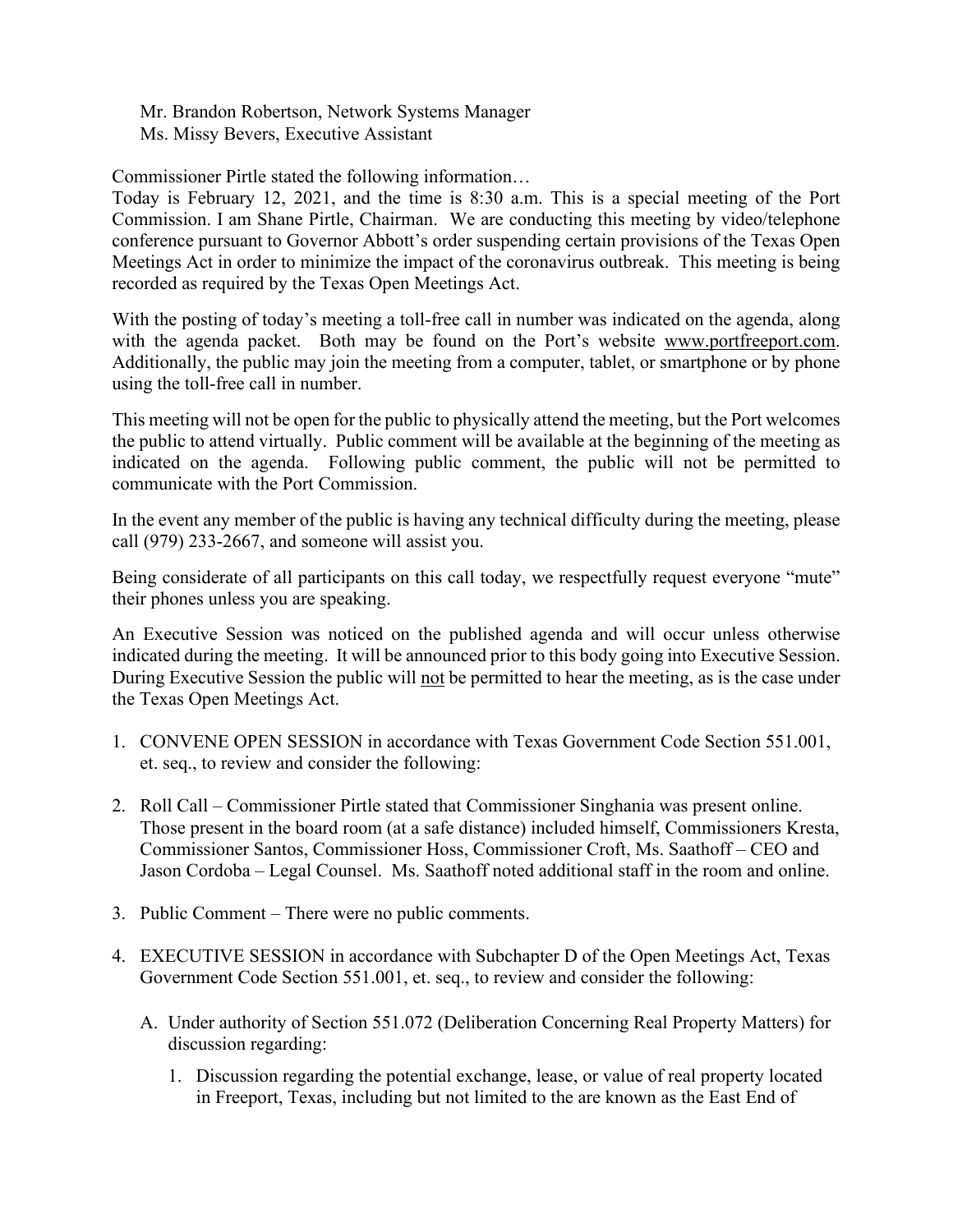Freeport and bordered by or adjacent to the following streets: FM1495; East 2<sup>nd</sup> Street; Terminal Street and East 8<sup>th</sup> Street in Freeport, Texas.

- 2. The potential purchase, exchange, lease, or value of real property located at Port Freeport, including but not limited to the real property located at and contiguous to Berths 1, 2, 5 and 7.
- 3. The potential exchange, lease, or value of real property located at Port Freeport, including but not limited to Parcel 14 and Surfside Lots.
- 5. RECONVENE OPEN SESSION to review and consider the following:
- 6. Adjourn.

 $\overline{a}$ 

With no further business before the Commission, the meeting adjourned at 1:23 PM.

Shane Pirtle, Chairman Paul Kresta, Vice Chairman

 $\overline{a}$ 

Rudy Santos, Secretary John Hoss, Asst. Secretary

Ravi K. Singhania, Commissioner Dan Croft, Commissioner

 $\overline{a}$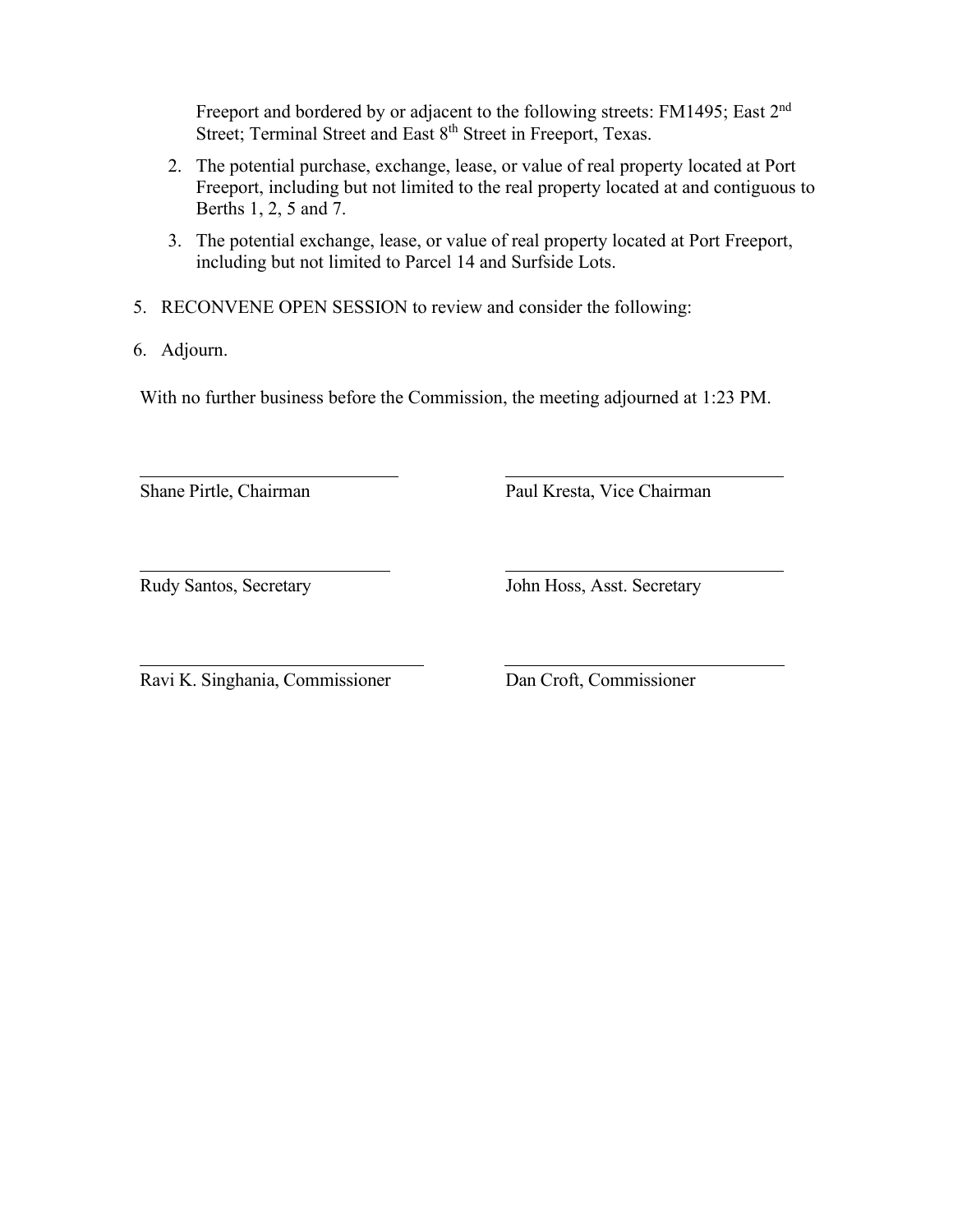

**1100 CHERRY ST. • FREEPORT, TX 77541 (979) 233-2667 • 1 (800) 362-5743 • FAX: (979) 233-5625 WWW.PORTFREEPORT.COM**

# **M E M O R A N D U M**

- **TO:** Phyllis Saathoff, Executive Director/CEO
- **FROM:** Jessica Follett, Public Affairs Manager
- **DATE:** February 18, 2021
- **SUBJECT:** Public Affairs February 2021

# **PUBLIC AFFAIRS**

## **Communications and Media**

Staff continues to post on social media port facts, press releases, safety awareness, hurricane preparedness, and other information pertinent to our community.

*2021 Winter Storm* – The website and social media channels were maintained as a resource to the public for information on the 2021 Winter Storm as it relates to Port Freeport and the community.

*COVID-19 –* The website and various social media channels are being maintained as a resource to the public for information on COVID-19 as it relates to Port Freeport and the community.

*Hurricane Season* – The website and social media are being maintained as a resource to the public for information on tropical weather events and effects on Port operations. The Atlantic hurricane season begins June 1 and ends November 30.

*Freeport Harbor Channel Marine Traffic* – The website will be maintained as a resource to the Freeport Harbor Channel community for information on marine traffic related to ongoing maintenance and upcoming FHCIP dredging.

*Freeport Harbor Channel Improvement Project* – Staff continues to respond to inquiries from the public regarding Port Freeport and the Freeport Harbor Channel Improvement Project, as well as maintain updated information on both [www.portfreeport.com](http://www.portfreeport.com/) and [www.portfreeportbondelection.com.](http://www.portfreeportbondelection.com/)

*Print and Social Media Monitoring* – Staff continues to monitor publications, newspapers and social media for matters pertaining to Port Freeport.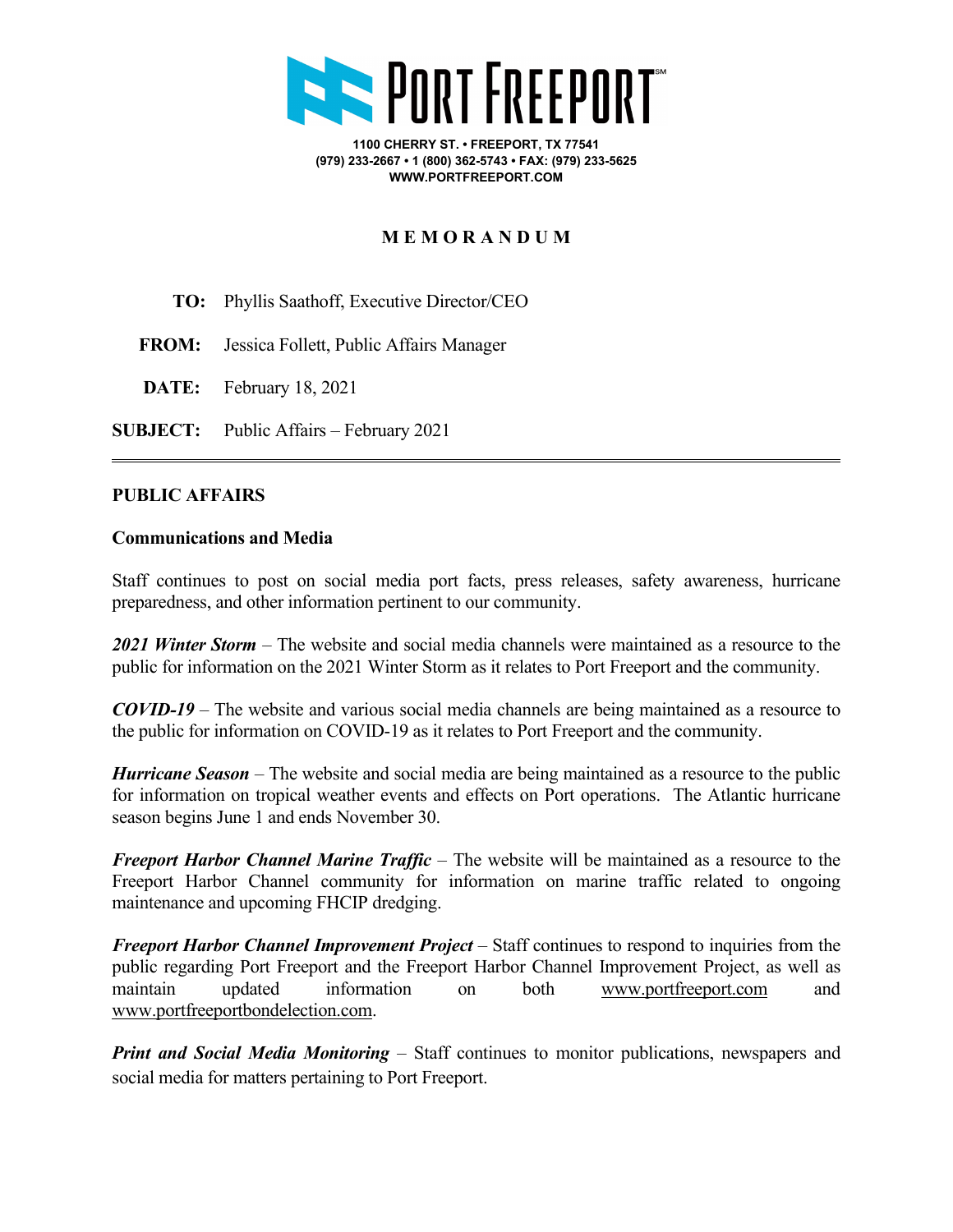*Press Releases and News Postings* – No press releases were distributed in February.

# **Community Events and Meetings**

# **Port Events**

*Port Freeport Take-A-Child Fishing Tournament* – **May 8, 2021** – The Public Affairs Department has begun preparation and planning for the TACFT which will take place on May 8, 2021. Alternate preparations will be made should an in-person event not be possible during the current environment. Outreach to local school districts for participation in the logo drawing contest has been made and flyers were distributed to all school districts in the navigation district. The logo contest will run from January 19 through February 26, extended due to the recent winter storm, cancellation of schools, and closure of the Port Freeport Administration Building. A Facebook event page is live.

As of February 18, a total of \$31,450.00 in sponsorships have been committed for the TACFT. This year's sponsorship goal is \$40,000. Our sponsors' generosity will help put on an event benefitting the children, families, and community within the navigation district. All funds raised go back into the event in the form of goodie bag items, door prizes, and awards for participants.

*Community Advisory Panel (CAP)* **–** Dates for the 2021 C.A.P. meetings are being evaluated. Inperson events may be postponed until late spring due to the current environment and the need to ensure the health and safety of all community members and Port participants.

# **Port Presentations, Tours, and Meetings**

February 3, 2021 – Phyllis Saathoff, Executive Director/CEO, provided a virtual presentation on Port Freeport to CREW Houston at their Major Mobility Panel. Members of the Public Affairs Department were in attendance.

February 4, 2021 – Jessica Follett, Public Affairs Manager, presented a check to United Way of Brazoria County, Inc. as part of the 2020 United Way Campaign. Port Freeport employees made contributions to United Way and their community partners.

February 8, 2021 – Phyllis Saathoff, Executive Director/CEO, provided a virtual presentation on Port Freeport to the Bay Area Transportation Partnership. Members of the Public Affairs Department were in attendance.

## **Community Events and Meetings**

February 10, 2021 – Jessica Follett, Public Affairs Manager, participated virtually in the ACIT-ABC Gulf Coast Joint Membership Webinar with keynote speaker State Representative Cody Vasut to receive updates on the  $87<sup>th</sup>$  Texas Legislative Session.

# **Upcoming Community Events and Meetings**

**Weekly** – Business Roundtable Virtual Meetings (speakers vary) **March 5, 2021** – Greater Houston Partnership International Women's Day virtual event.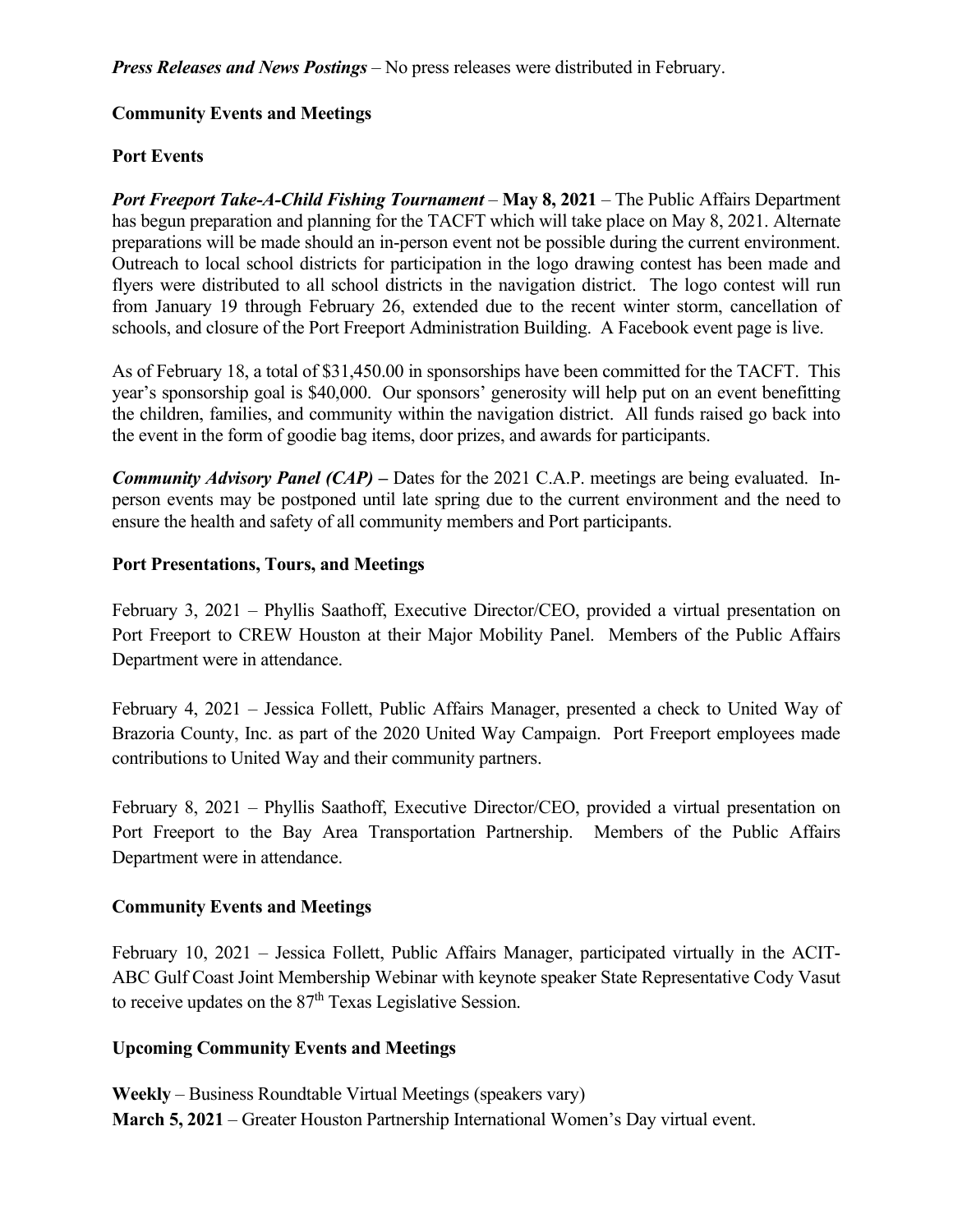

1100 CHERRY ST. • FREEPORT, TX 77541 (979) 233-2667 · 1 (800) 362-5743 · FAX: (979) 373-0023 WWW.PORTFREEPORT.COM

# MEMORANDUM

TO: Commissioners **Directors Legal Counsel** 

Jason Hull, P.E.  $\mathbb{Z}$ FROM: Director of Engineering

DATE: February 18, 2021

**SUBJECT:** Departmental Report

# **PROJECTS**

- 1. Velasco Terminal, Berths 8 This project entails construction of Berth 8, which will extend the wharf another 928 feet north of Berth 7. Installation of piling continues as more piling will be delivered in January. The channel dredging will be a separate construction project that will begin in the first quarter of 2021. 2020 ended with McCarthy celebrating over 74,000 man-hours with no lost time accidents on the Berth 8 work. The year ended 26 weather delay days. After attempts to pull the original bulkhead were exhausted, the plan is to now cut off the sheet pile wall at the mudline and adjust the first row of piling to miss the remaining sheet pile. I have requested a fee proposal from Moffatt-Nichol for design work to add temporary RORO loading/unloading ramp while using the ultimate piling to reduce the amount of removal when the container wharf is extended in the future. I will request a Change Order from McCarthy when the design is finished.  $$51,138,941/\$115,804,280 = 44\%$ complete.
- 2. FHCIP This project consists of deepening and improving the Freeport Channel. This is a Civil Works project that was authorized in WRRDA 2014. The Corps issued the notice to proceed (NTP) to Great Lakes Dredge and Dock Company on 10/13/2020. The pipeline installation has finally begun and will continue through the end of February. The dredge Carolina is in dry dock having hull repairs made. GLDD reports that the Carolina will arrive and begin work March 15th. GLDD anticipates finishing in mid-May, but they are contractually obligated to finish before June 10, 2021.

PORT COMMISSION